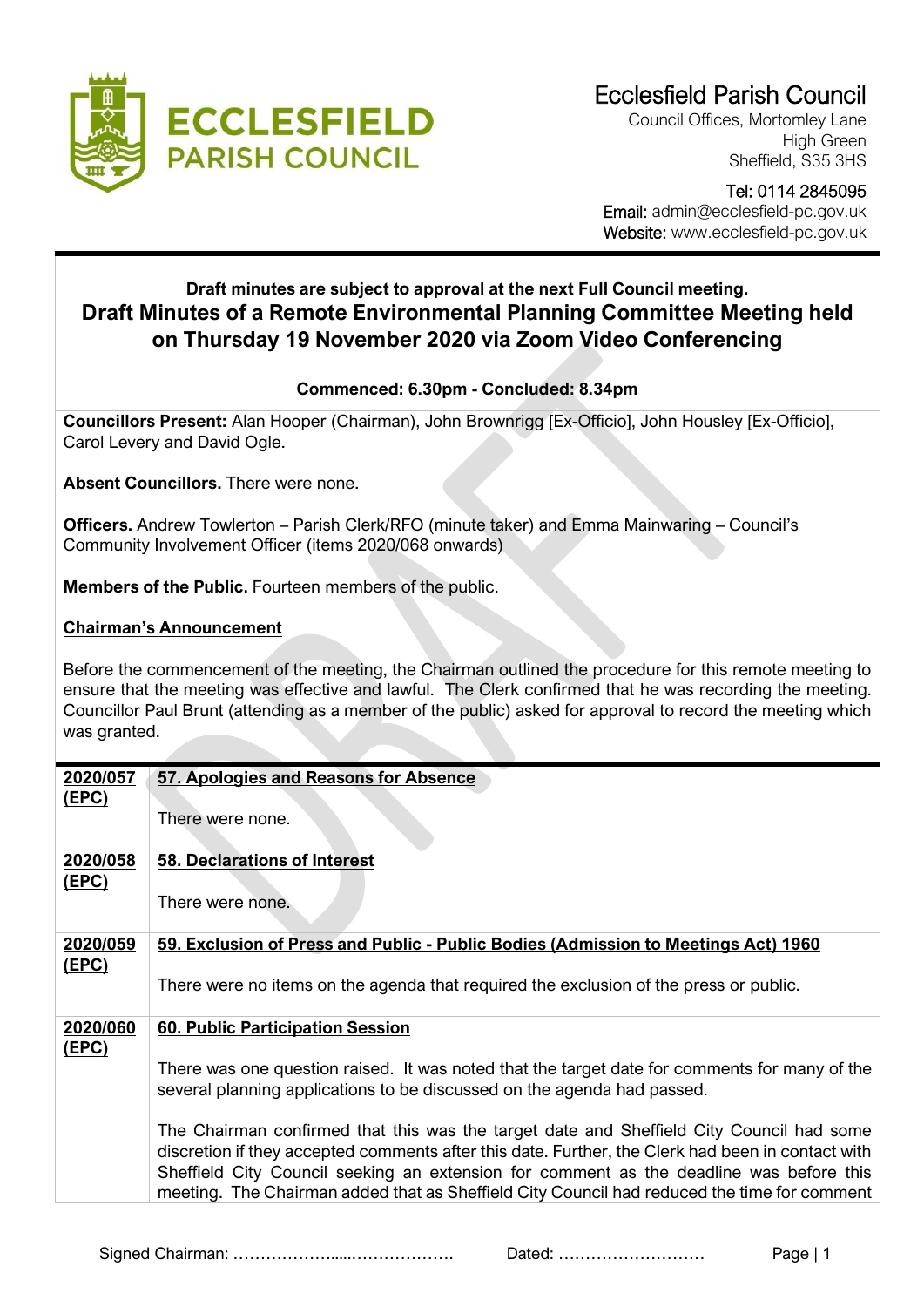|                   | on planning applications, he and the Clerk had been in discussions on how best the Parish<br>Council should respond to this to ensure that comments are received on time.                                                                                                                                                                                                                                                                                                                                                                                                                                                                                                                                                                                                                                                                                                                                                                                                                                                                                                                                                                                                                                                                                                                                                                                                                                                                                                                                                                                                                                                                                                                                                                                                                                                                                                                                                                                                                                                                                                                                                                                                                                                |
|-------------------|--------------------------------------------------------------------------------------------------------------------------------------------------------------------------------------------------------------------------------------------------------------------------------------------------------------------------------------------------------------------------------------------------------------------------------------------------------------------------------------------------------------------------------------------------------------------------------------------------------------------------------------------------------------------------------------------------------------------------------------------------------------------------------------------------------------------------------------------------------------------------------------------------------------------------------------------------------------------------------------------------------------------------------------------------------------------------------------------------------------------------------------------------------------------------------------------------------------------------------------------------------------------------------------------------------------------------------------------------------------------------------------------------------------------------------------------------------------------------------------------------------------------------------------------------------------------------------------------------------------------------------------------------------------------------------------------------------------------------------------------------------------------------------------------------------------------------------------------------------------------------------------------------------------------------------------------------------------------------------------------------------------------------------------------------------------------------------------------------------------------------------------------------------------------------------------------------------------------------|
| 2020/061<br>(EPC) | 61. Environmental Planning Minutes                                                                                                                                                                                                                                                                                                                                                                                                                                                                                                                                                                                                                                                                                                                                                                                                                                                                                                                                                                                                                                                                                                                                                                                                                                                                                                                                                                                                                                                                                                                                                                                                                                                                                                                                                                                                                                                                                                                                                                                                                                                                                                                                                                                       |
|                   | The approved minutes of the meeting held on 15 October 2020 were considered.                                                                                                                                                                                                                                                                                                                                                                                                                                                                                                                                                                                                                                                                                                                                                                                                                                                                                                                                                                                                                                                                                                                                                                                                                                                                                                                                                                                                                                                                                                                                                                                                                                                                                                                                                                                                                                                                                                                                                                                                                                                                                                                                             |
| 2020/062<br>(EPC) | <b>62. Planning Matters</b>                                                                                                                                                                                                                                                                                                                                                                                                                                                                                                                                                                                                                                                                                                                                                                                                                                                                                                                                                                                                                                                                                                                                                                                                                                                                                                                                                                                                                                                                                                                                                                                                                                                                                                                                                                                                                                                                                                                                                                                                                                                                                                                                                                                              |
|                   | 62.1 To note and consider the list of planning applications for comment since the last meeting                                                                                                                                                                                                                                                                                                                                                                                                                                                                                                                                                                                                                                                                                                                                                                                                                                                                                                                                                                                                                                                                                                                                                                                                                                                                                                                                                                                                                                                                                                                                                                                                                                                                                                                                                                                                                                                                                                                                                                                                                                                                                                                           |
|                   | and any delegated to the Admin Officer in accordance with Council Policy.                                                                                                                                                                                                                                                                                                                                                                                                                                                                                                                                                                                                                                                                                                                                                                                                                                                                                                                                                                                                                                                                                                                                                                                                                                                                                                                                                                                                                                                                                                                                                                                                                                                                                                                                                                                                                                                                                                                                                                                                                                                                                                                                                |
|                   | Thirteen were considered.                                                                                                                                                                                                                                                                                                                                                                                                                                                                                                                                                                                                                                                                                                                                                                                                                                                                                                                                                                                                                                                                                                                                                                                                                                                                                                                                                                                                                                                                                                                                                                                                                                                                                                                                                                                                                                                                                                                                                                                                                                                                                                                                                                                                |
|                   | Proposed by Councillor David Ogle and Seconded by Councillor John Brownrigg, and<br><b>RESOLVED:</b> That the Council has no objections or comments to make on these planning<br>applications, except for:                                                                                                                                                                                                                                                                                                                                                                                                                                                                                                                                                                                                                                                                                                                                                                                                                                                                                                                                                                                                                                                                                                                                                                                                                                                                                                                                                                                                                                                                                                                                                                                                                                                                                                                                                                                                                                                                                                                                                                                                               |
|                   | 1) 20/03273 – 14 The Fostings, High Green – No objections in principle to the proposal but<br>share and agree with residents concerns about the impact on the raised rear decking on<br>the amenity of the neighbouring properties due to overlooking and disturbance. In its<br>response, the Council should ask that to ensure that there would be no harm to<br>neighbouring properties due to overlooking by the proposal.<br>2) 20/0338 - 12 Lane House, Sheffield - No objections in principle but request that the<br>design and materials used should respect and enhance the character and age of the<br>existing buildings and the surrounding area.<br>3) 20/02096 - Land Between Holly House Lane and Stephen Lane, Sheffield - No<br>objections in principle, but are concerned about the floodlighting and risk of intrusion<br>especially from the west. If allowed the floodlight should meet all current recognised<br>lighting standards and any lighting won't be visible beyond the site especially from its<br>west. The Council is also concerned that any future intensification of use on the site<br>would cause serious issues to the amenity of nearby residents due to factors such as<br>poor access.<br>4) 20/03239 - Jumeriah Spice, 1 The Common, Ecclesfield - That the Council objects on<br>highway safety grounds and drainage.<br>20/02057 - Land between 94 and 98 Wheel Lane, Grenoside - A detailed discussion took<br>5)<br>place on this amended planning application. It was agreed that the amendments by a<br>wide margin did not make the application acceptable. It was noted that the Council and<br>the wider community had not been formally notified about the amended planning<br>application, which the Clerk agreed to investigate the reasons for with Sheffield City<br>Council. It was agreed that the Council should object to it<br>6) 20/02297 – Balfour Carpets Ltd, 8 Loundside, Sheffield – No objections in principle but<br>wish to express the Council's concerns about the proliferation of hot food takeaways in<br>this area and the wider Parish.<br>The Chairman noted that he had looked on Sheffield City Council's planning application portal |
|                   | for the planning application (20/03960, 250 Thomson Hill) but he could not find it on the system.<br>The most likely explanation for this was that it had been withdrawn by the applicant.<br>The<br>Chairman also noted that there appeared to be an increase in incidents of planning applications<br>being withdrawn from Sheffield City Council's planning portal and the Council not being notified<br>that it had been withdrawn. The Chairman said that he would take this up with Sheffield City<br>Council's Planning Department.                                                                                                                                                                                                                                                                                                                                                                                                                                                                                                                                                                                                                                                                                                                                                                                                                                                                                                                                                                                                                                                                                                                                                                                                                                                                                                                                                                                                                                                                                                                                                                                                                                                                               |
|                   | 62.2 To note and consider planning appeal decision (Ref APP/J4423/W/20/3254108) for the<br>erection of two dwellings at land between 94 and 98 Wheel Lane, Grenoside, Sheffield, S35<br>8RN.                                                                                                                                                                                                                                                                                                                                                                                                                                                                                                                                                                                                                                                                                                                                                                                                                                                                                                                                                                                                                                                                                                                                                                                                                                                                                                                                                                                                                                                                                                                                                                                                                                                                                                                                                                                                                                                                                                                                                                                                                             |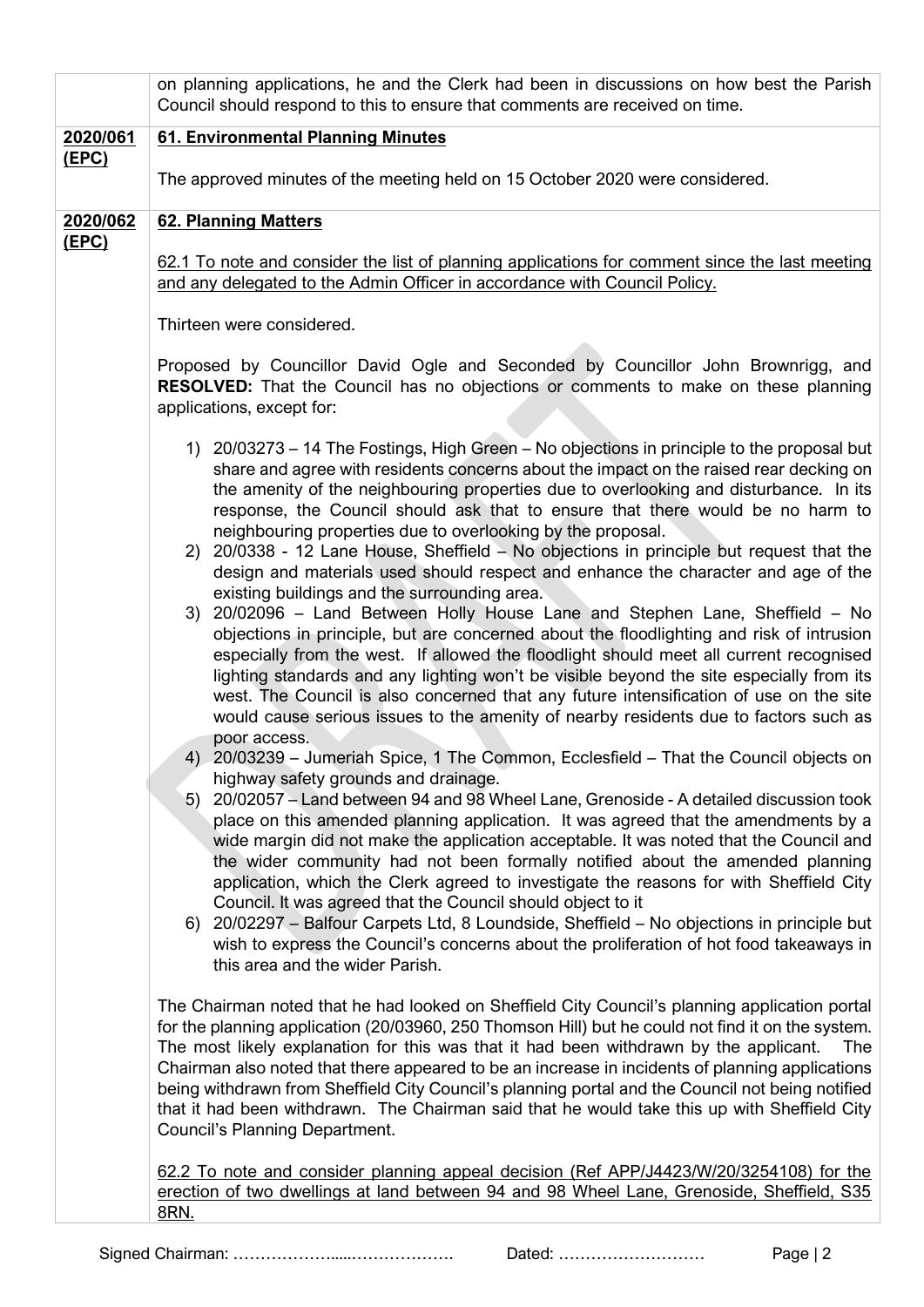|                          | The Chairman explained that the appeal had been dismissed by the planning inspector. He went<br>on to outline the variety of reasons why it had been dismissed.                                                                                                                                                                                                                                                                                                                                                                                                                         |
|--------------------------|-----------------------------------------------------------------------------------------------------------------------------------------------------------------------------------------------------------------------------------------------------------------------------------------------------------------------------------------------------------------------------------------------------------------------------------------------------------------------------------------------------------------------------------------------------------------------------------------|
| 2020/063                 | <b>63. Licensing Matters</b>                                                                                                                                                                                                                                                                                                                                                                                                                                                                                                                                                            |
| <u>(EPC)</u>             | The Chairman explained that the Council had been notified of two new applications.                                                                                                                                                                                                                                                                                                                                                                                                                                                                                                      |
|                          | a) The Rear of the Commercial Inn, Station Road, Sheffield.<br>b) Traxx Market, Market Place, Chapeltown, Sheffield.                                                                                                                                                                                                                                                                                                                                                                                                                                                                    |
|                          | These were then considered.                                                                                                                                                                                                                                                                                                                                                                                                                                                                                                                                                             |
|                          | A wide-ranging and detailed discussion then took place on these especially the second<br>application which sought a licence to play Live Music (Sun 10:00 – 20.00 and Mon – Sat 09.00 -<br>20.00 and Recorded Music and Supply of Alcohol (Sun - Sat 9.00 -20.00) at Traxx Market. The<br>general view was that the application was not acceptable due to the risk it posed to the amenity<br>of the surrounding properties due to noise, disturbance and anti-social behaviour, for example.<br>It may be possible that these issues could be addressed through a revised application. |
|                          | Proposed by Councillor Alan Hooper and Seconded by Councillor David Ogle, and<br><b>RESOLVED:</b> That the Council has no objections or comments to make on these license<br>applications, except for:<br>That the Council does not support the current application to both play live music and<br>(i)<br>recorded music and supply of alcohol in relation to Traxx Market, Market Place,                                                                                                                                                                                               |
|                          | Chapeltown.                                                                                                                                                                                                                                                                                                                                                                                                                                                                                                                                                                             |
|                          | Councillor Alan Hooper explained that he was aware of one more application that had been or<br>shortly would be received by Sheffield City Council. He noted that the deadline for comments<br>may be before the next meeting. If this was the case, the intention was that the Clerk in<br>conjunction with the Chairman would use their granted delegated powers to deal with it.<br>(5 in favour)                                                                                                                                                                                    |
| 2020/064<br><u>(EPC)</u> | 64. Sheffield Plan Issues and Options 2020 Consultation                                                                                                                                                                                                                                                                                                                                                                                                                                                                                                                                 |
|                          | The Clerk confirmed that the Council had submitted its response to this important consultation<br>to Sheffield City Council. In its response, the Council stated it favoured Spatial Option A - 'High<br>Density, vibrant walkable neighbourhoods', and the need to protect the Green Belt, amongst<br>other things. The next step was to await the outcomes of the consultation.                                                                                                                                                                                                       |
| 2020/065<br><u>(EPC)</u> | <b>65. BT Payphones Consultation</b>                                                                                                                                                                                                                                                                                                                                                                                                                                                                                                                                                    |
|                          | The Clerk reported that the Council had been notified of the proposed removal of 4 payphones<br>in the Parish by BT. This was considered. Councillor John Housley asked whether BT might<br>consider transferring the management of the payphones over to the Council so they could be<br>reused to accommodate defibrillators, for example. The Clerk said that he would enquire about<br>this.                                                                                                                                                                                        |
| 2020/066                 | 66. Ecclesfield Neighbourhood Plan                                                                                                                                                                                                                                                                                                                                                                                                                                                                                                                                                      |
| <u>(EPC)</u>             | Councillor John Housley, Chairman of the Neighbourhood Working Group provided an update.<br>He explained that the focus of the working party leading on this continued to be the identification<br>of a 'long list' of important heritage, community and environmental assets which the Plan could<br>seek to potentially protect. They were also progressing seeking funding and other opportunities<br>to support the development of the Plan as well as the parish wide survey.                                                                                                      |
|                          |                                                                                                                                                                                                                                                                                                                                                                                                                                                                                                                                                                                         |